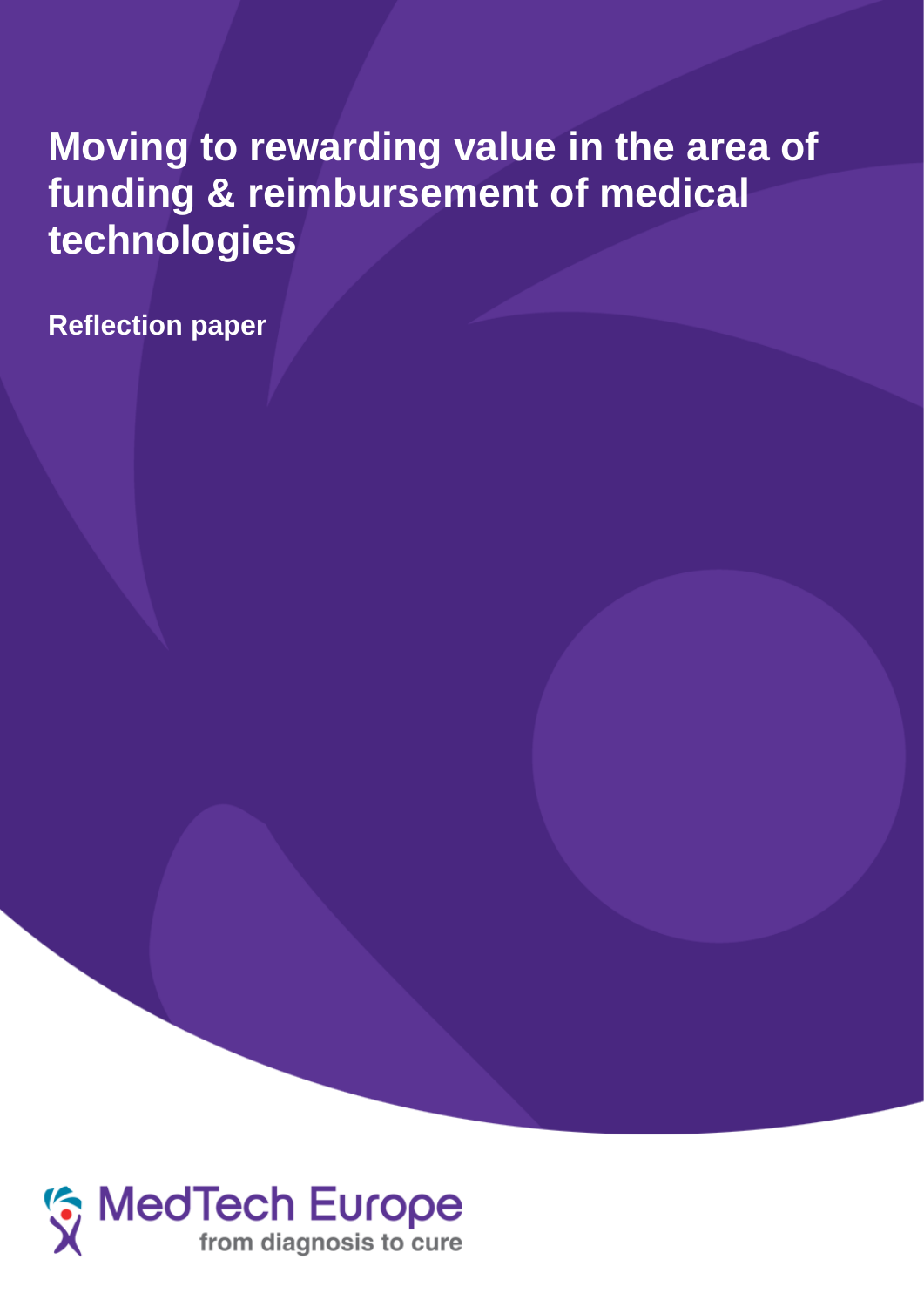### **Introduction**

The current paper presents reflections of MedTech Europe, and aims at facilitating the dialogue between industry and funding, and reimbursement decision makers (collectively referred to as "payers"; please see Annex for definition), in order to create an innovation-friendly environment for healthcare in Europe. A desired outcome of the paper would be that reimbursement authorities and the broader payers' community would reflect on the initial conclusions and recommendations and engage in a **dialogue with the Medical Technology Industry in Europe**.

# **Key Principles – Funding & Reimbursement**

MedTech Europe issued a Position Paper about the *'Six Key Principles for Efficient and Sustainable Funding & Reimbursement of Medical Technologies'* 1 , which was updated in 2017. This paper identified that the funding and reimbursement of medical technologies in Europe is provided independently by each Member State, and that every Member State has its own system resulting from its own political, administrative and constitutional structure. The principles are proposed to minimise inefficiencies in healthcare systems and uncertainty for manufacturers, and thus to prevent:

- Unnecessary delays in access to innovative technologies;
- Slow adoption of new and effective technologies:
- Inequalities in guaranteeing that patients receive the most effective and efficient treatment;
- A negative impact on investment in Europe with the latest technologies being made available in other countries first.

#### **The six key principles identified in 2017 are as follows:**

- 1. Transparency of funding & reimbursement policies
- 2. Predictability & consistency in decision-making processes
- 3. Stakeholders' involvement in funding & reimbursement processes
- 4. Enabled patient access to care
- 5. Support and reward of innovation
- 6. Seamless care creation

### **Utilizing these principles would put a basis for the dialogue between payers and the medical technology industry.**

<sup>-</sup><sup>1</sup> http://www.medtecheurope.org/index.php/node/1098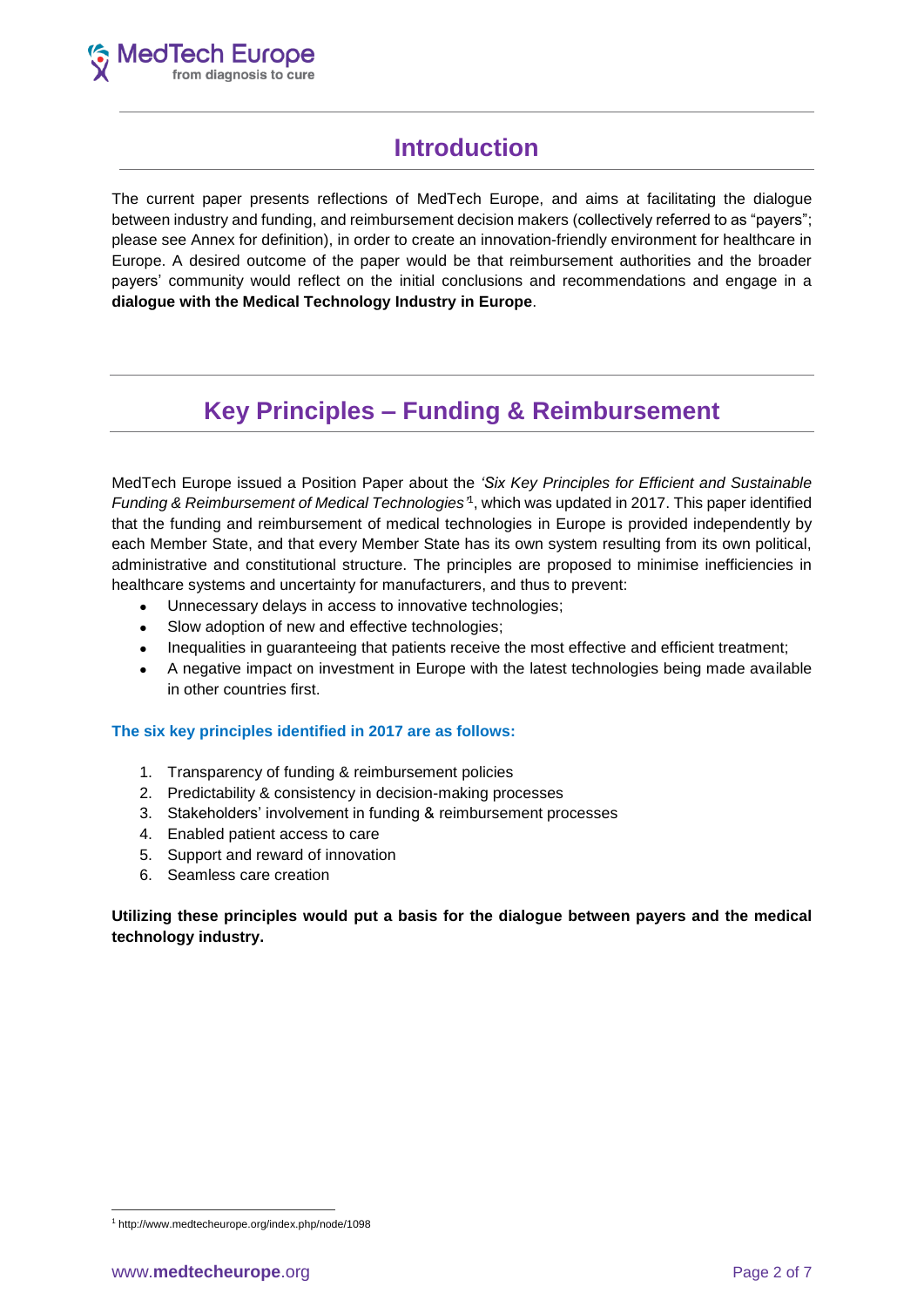### **An Initial Assessment – Payer & Evidence Survey**

MedTech Europe has undertaken an ambitious exercise in collaboration with Deloitte in 2017 to get a baseline understanding of the perceptions of medical technologies from a payer's perspective. The intention of this qualitative investigation was to gain a better understanding on how payers in several European countries perceive the value of medical technologies, the evidence requirements to underline the value of such technologies, their current/future expectations on the assessment, and their decisionmaking on funding. Apart from broader healthcare trends, there are other tendencies, too, to be discussed in a dialogue with all healthcare stakeholders.

**Determined by a sample size of 20 interviews with payers, some themes emerged, most notably:**

- 1. Differing perceptions between payers and industry stakeholders
- 2. Improvement of the collaboration between payers and industry needed in terms of clarity, consistency and regularity
- 3. A consistent need to know about emerging technologies entering healthcare (horizon scanning)
- 4. A desire to understand how to more effectively allocate scarce resources, and disinvest from low-value technologies
- 5. Willingness to engage in small-scale, local pilots based on real-world evidence generation

Other interesting insights included the general recognition that healthcare systems in Europe are having to deal with significant budgetary difficulties, facing rising demand for health services disproportionate to public spending on health care.

#### **Some more specific answers regarding payers' interest in collaborating with the industry are summarised below** (names and organisations have been withheld for confidentiality reasons)**:**

- A German representative indicated that "an early dialogue approach between medical device industry and payers should be developed to define how to assess innovative medical device technologies".
- An English representative expressed the need for establishing "a national or European nongovernmental organization advising companies".
- A Dutch representative proposed "to increase the transparency on the use of criteria for decision-making, such as cost-benefit, or of criteria for measuring efficacy and health outcomes".

**Utilizing this initial assessment would be a basis for the dialogue between payers and the medical technology industry.**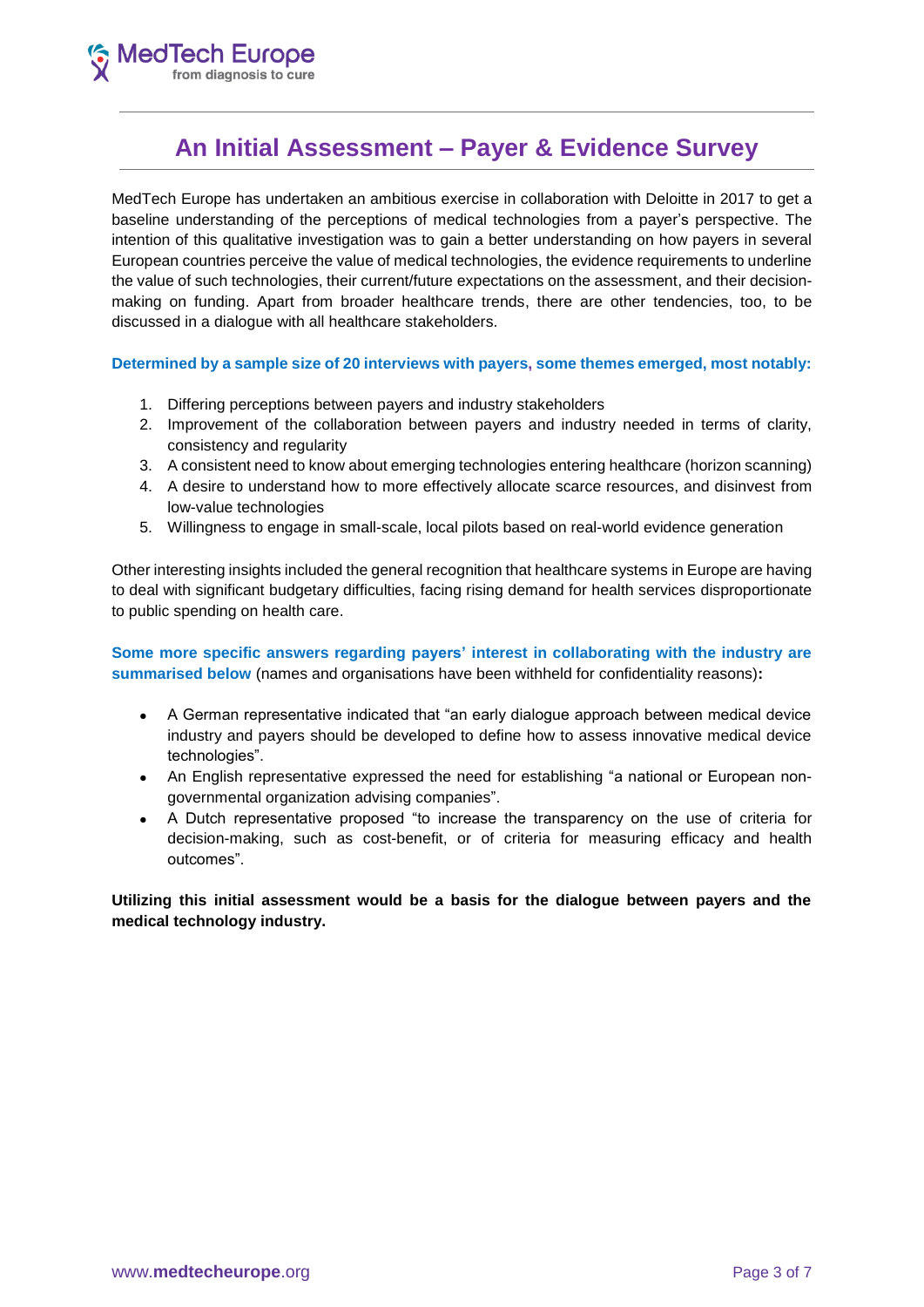### **Slowly Emerging Trend: Managed Entry**

One of the clearly emerging trends in the collaboration with payers is the need to ensure transparency, early dialogue and consistency of decision-making. However, the medical technology industry recognises that this comes with potential challenges. One of the key challenges is the asymmetry or incompleteness of information at the time of decision-making on funding and reimbursement.

Therefore, performance-based risk sharing agreements, coverage with evidence development schemes, or patient access agreements have begun to emerge to mitigate the asymmetry of information and align stakeholders around driving better patient outcomes.<sup>2</sup> In 2017, the European Med Tech and IVD Reimbursement Consulting Ltd. (MTRC) used its in-house expertise to identify and provide an overview of the innovative payment schemes for medical devices and in-vitro diagnostic tests in 13 European countries. This research [\(link\)](http://www.medtecheurope.org/sites/default/files/resource_items/files/2018_MTE_MTRC%20Research%20Paper%20Innovative%20Payment%20Schemes%20in%20Europe.PDF) was supported by an unrestricted grant from MedTech Europe and is a first of its kind, identifying and trying to understand the European landscape of innovative payment schemes for medical technologies and IVDs.

The following information was provided in relation to every innovative payment scheme: title, objective, overview, inclusion criteria, applicant, administrator and evaluator, clinical and economic requirements for the scheme, and statistics about the scheme. Out of 13 studied countries, seven (Austria, Belgium, England, France, Germany, the Netherlands and Switzerland) had innovative payment schemes in place. On average, there were two innovative payment schemes per country. The largest number was available in France (n=4) and England (n=3); Austria, Belgium and Switzerland each had one program in place.

#### **Limitations of the existing innovative funding schemes can be summarized as follows:**

- Dedicated funding schemes to reward innovation have only been implemented in a few countries, often in the form of coverage with evidence development programs;
- These schemes can be inconsistent, non-transparent, not rewarding the value delivered, unpredictable and limited in scope and time;
- There is often no link to permanent funding and reimbursement decisions causing uncertainty for payers, healthcare providers and industry alike.

**Utilizing managed entry trends would be a basis for the dialogue between payers and the medical technology industry.**

 $\overline{a}$ 

<sup>2</sup> Walker, Sculpher, Claxton, Palmer. Coverage with Evidence Development, Only in Research, risk sharing or patient access scheme? A Framework for Coverage Decisions. Value in Health, 2012.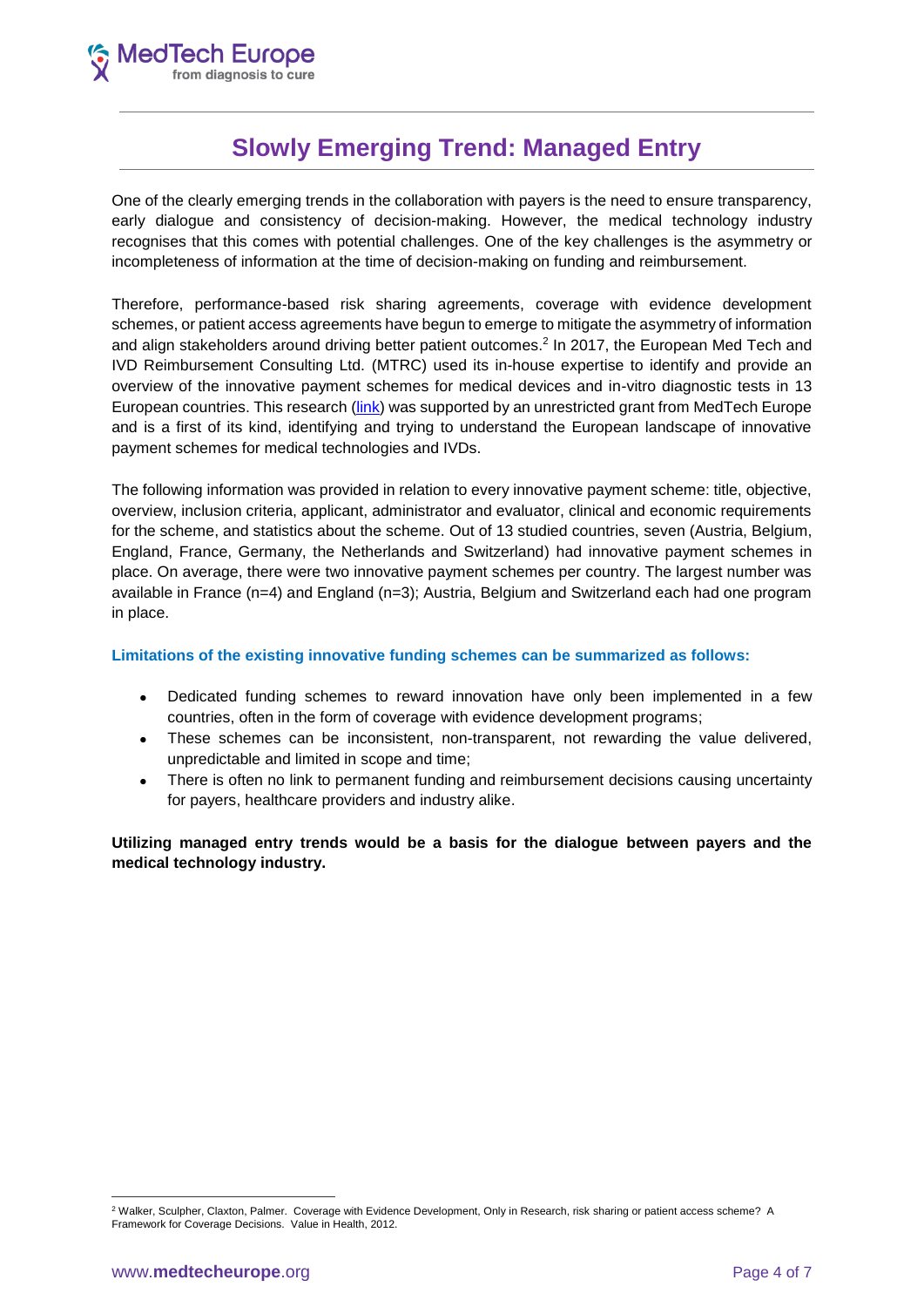# **Emerging Trend: Full Value Appreciation**

In Europe there is a perceivable trend towards a value-based paradigm to support the long-term sustainability of healthcare systems. Consequently, there are additional challenges emerging, like how to demonstrate and evaluate the value.

To ensure patients access to medical technologies and fair awarding of value creation, the fundamental shift to value-based health care (VBHC) needs to continue. In simple terms, the objective of Michael Porter's VBHC is to improve the value of healthcare, whereby 'value' is defined as *outcomes that matter*  to patients relative to the total costs of providing healthcare.<sup>3,4</sup> In the European context, MedTech Europe has identified that the theory of VBHC needs to be applied in a way that is consistent with the provision and financing of healthcare in Europe and can be operationalised, especially in view of the payer landscape. Therefore, MedTech Europe's Value-Based Framework (refer to Figure 1) builds on Porter's theory to ensure its operability within the European health landscape, and suggests considering value from various relevant perspectives.



#### Figure 1: **Value Framework for Medical Technologies proposed by MedTech Europe**

Therefore, to establish appropriate levels of funding and reimbursement, it is now demonstrated that the value of certain medical technologies and their impact on patient-relevant outcomes must be considered with different, more relevant criteria, dependent on the stakeholder, such as a provider or a healthcare professional. Moreover, value assessments need to be flexible enough to consider national or even regional distinctions in terms of funding and reimbursement pathways, including the role of payers and the diversity and nature of medical technologies (e.g. nuances of evidence generation that are more conducive to real-world evidence and effectiveness, shorter product life-cycles, user skills and learning curves). If these elements are not considered, there is a risk of underappreciating value, purchasing low-value care and economically less advantageous medical technologies. This would materialise in a disconnection between value on the one hand, and funding and reimbursement on the other.

### **Utilizing the "Value" framework would be a basis for the dialogue between payers and the medical technology industry**.

 $\overline{a}$ <sup>3</sup> What Is Value in Health Care? Michael E. Porter, Ph.D. New England Journal Medicine 363;26 nejm.org December 23, 2010 <sup>4</sup> HTAi Policy Forum, International Journal of Technology Assessment in Health Care, 00:0 (2013), 1–7.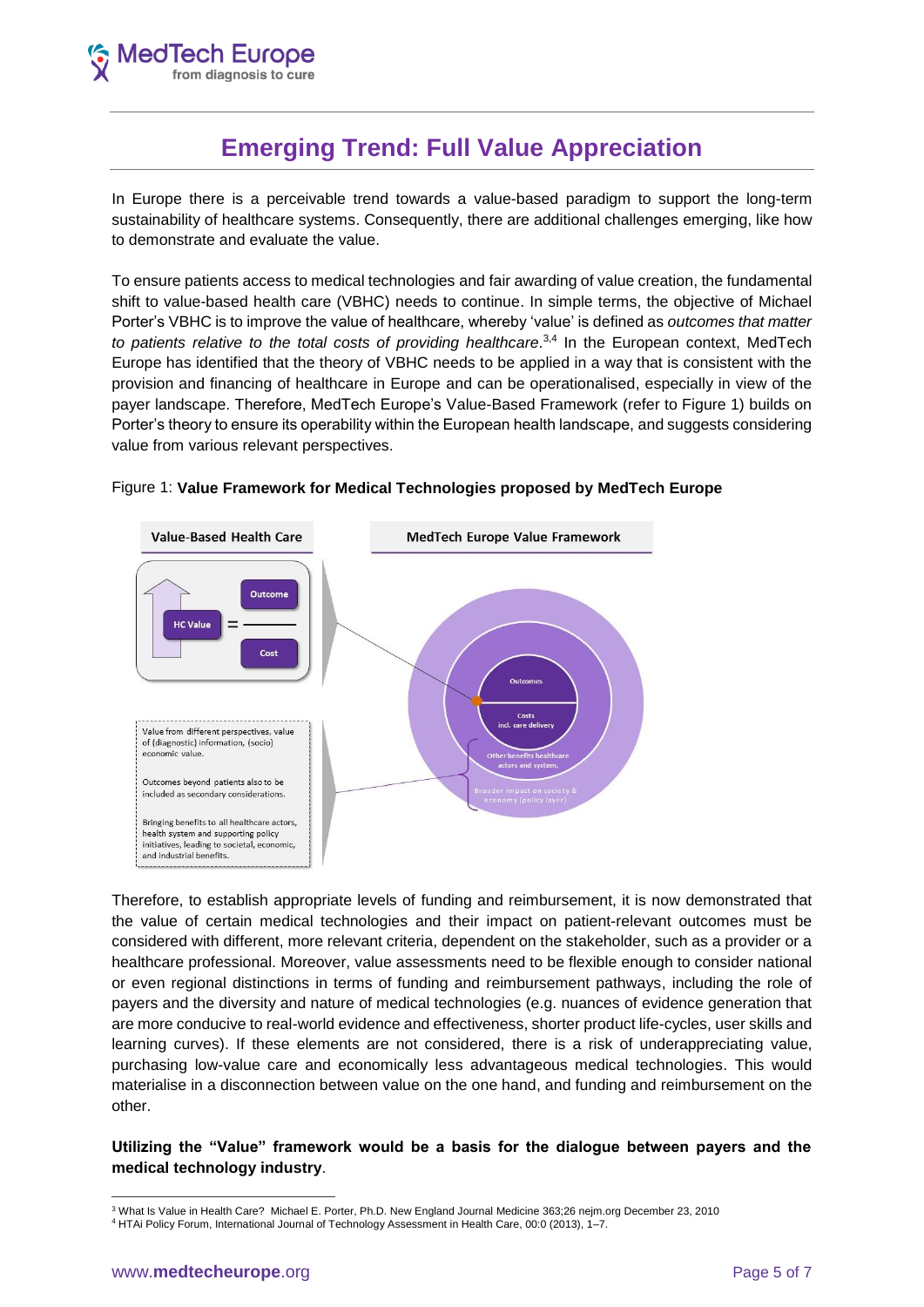### **Initial Recommendations**

The Medical Technology industry has the ability and readiness to deliver on its stated purpose of providing patients, healthcare systems and societies with a timely access to beneficial technologies through value-based health care. We would like to invite the payer community in Europe to reflect upon the presented recommendations and to engage in a constructive dialogue with the medical technology industry.

**Based on the data collected through the qualitative interviews with payers, Deloitte offers the following recommendations both for payers and industry:** 

| <b>For Payers</b> |                                               | For the Medical Technology Industry |                                                  |
|-------------------|-----------------------------------------------|-------------------------------------|--------------------------------------------------|
| 1.                | Articulate needs and engage in an open        | 1.                                  | Acknowledge the need for a change in the         |
|                   | dialogue with stakeholder representatives; if |                                     | dialogue with payers.                            |
|                   | memorandums<br>οf<br>sign<br>necessary,       | 2.                                  | Demonstrate<br>the<br>medical<br>value<br>οf     |
|                   | understanding to set up clear rules and       |                                     | which<br>technologies,<br>patient<br>improves    |
|                   | boundaries of such a dialogue.                |                                     | outcomes and contain cost, and indicate          |
| 2.                | Recognise the value of medical technologies   |                                     | benefits to the stakeholders involved in         |
|                   | and the role they can play in safeguarding    |                                     | healthcare (patient, provider, HCPs).            |
|                   | the sustainability of healthcare systems.     | 3.                                  | Build and engage in stakeholder dialoque         |
| 3.                | proven value creation through<br>Reward       |                                     | to collectively<br>establish<br>platforms<br>the |
|                   | transparent and consistent decision-making.   |                                     | value<br>medical<br>opportunity<br>οf<br>and     |
|                   |                                               |                                     | technologies.                                    |

#### **Based on the research by MTRC, MedTech Europe offers the following recommendations:**

- 1. **Budgets** need to be allocated to support and reward value-based innovation as a bridge to permanent funding and reimbursement decisions. Healthcare systems need to encourage the introduction and development of innovative technologies as also the European Commission considers innovation as one of the major instruments for improving patient outcomes and guaranteeing value for money in healthcare. Even more, there is empirical evidence that political support and availability of dedicated funding and resources may increase the likelihood of implementing innovations in healthcare.<sup>5</sup>
- 2. **Processes need to be transparent and predictable**, with manufacturers and payers partnering in an inclusive and trustful manner.

### **Conclusion**

The medical technology industry is fully supportive of the shift towards value-based health care. Therefore, we aim at enhancing the communication with the payers' community, as one of the most prominent stakeholders for the funding and reimbursement dialogue. The industry would welcome any constructive feedback on how to accomplish this. A constructive dialogue would lead towards designing and implementing the state of the art methods for an appropriate assessment of medical technologies, using the most relevant data to achieve a system that incentivises healthcare innovation and which truly delivers value for the main beneficiaries of improved healthcare outcomes, the patients.

-

<sup>5</sup> \*Mylotte et al; Journal of the American College of Cardiology, 2013